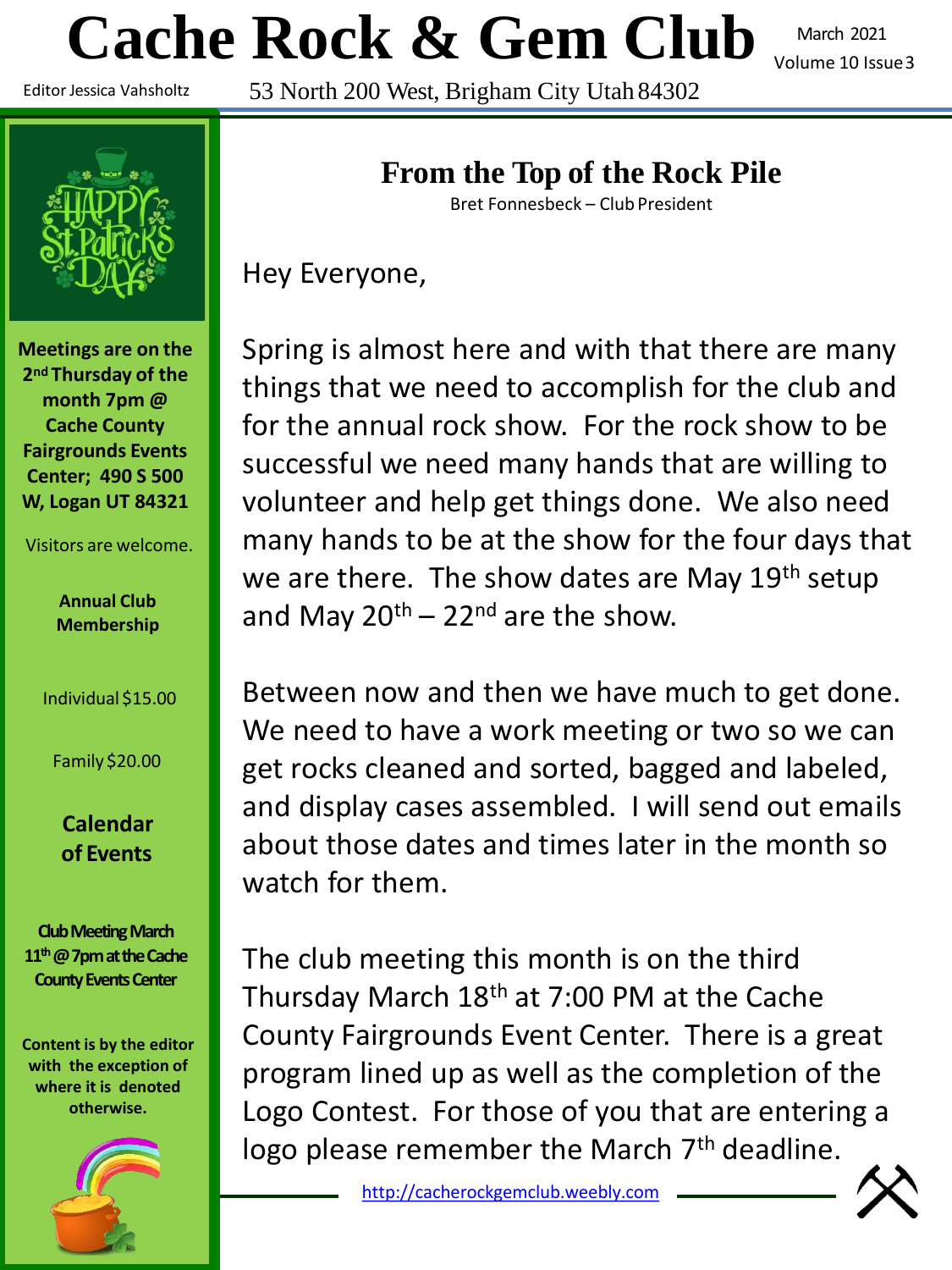# **President Message Continued:**

Send your logo entry to crgc.president@gmail.com in jpg or pdf format. We look forward to seeing you all there.

We have put together a Club Directory. They will be available this month at the meeting. So, if you would like one come on by and pick one up.

Trips are going to start this month weather permitting so get ready to go get some rocks.

If any of you have "spare" rocks that you have cleaned up and are willing to donate for the silent auction at the show that would be great.

As we get back into rockhounding season make sure that when you go out you are prepared and stay safe. Looking forward to a better year than last and spending time with all of you again. Thanks for all you do.

# **Bret Fonnesbeck President Cache Rock and Gem Club**

# **First Presidents Message:**

Where did the month of February go? This was a quick month for me and I am finding it difficult to believe March is here. Very pleased it is and looking forward to the possible 50 degree temperatures promised in the next few days. This past week my good friend Lance Gates and I attended the Gun show held at the Cache County Event Center and I am convinced our show in May will be well received. We found many vendors and excited people in attendance. For this month"s program Mark Adams will be demonstrating how to make wire wrapped gem trees. Many of you saw the examples he brought to last month's meeting. This will be a great opportunity for us so please come and participate. Thank you Mark for your willingness to share this talent. Looking forward to seeing all of you soon.

# **Patrick Carroll 1 st Vice President Cache Rock and Gem Club**

[http://cacherockgemclub.weebly.com](http://cacherockgemclub.weebly.com/)



Page 2 March 2021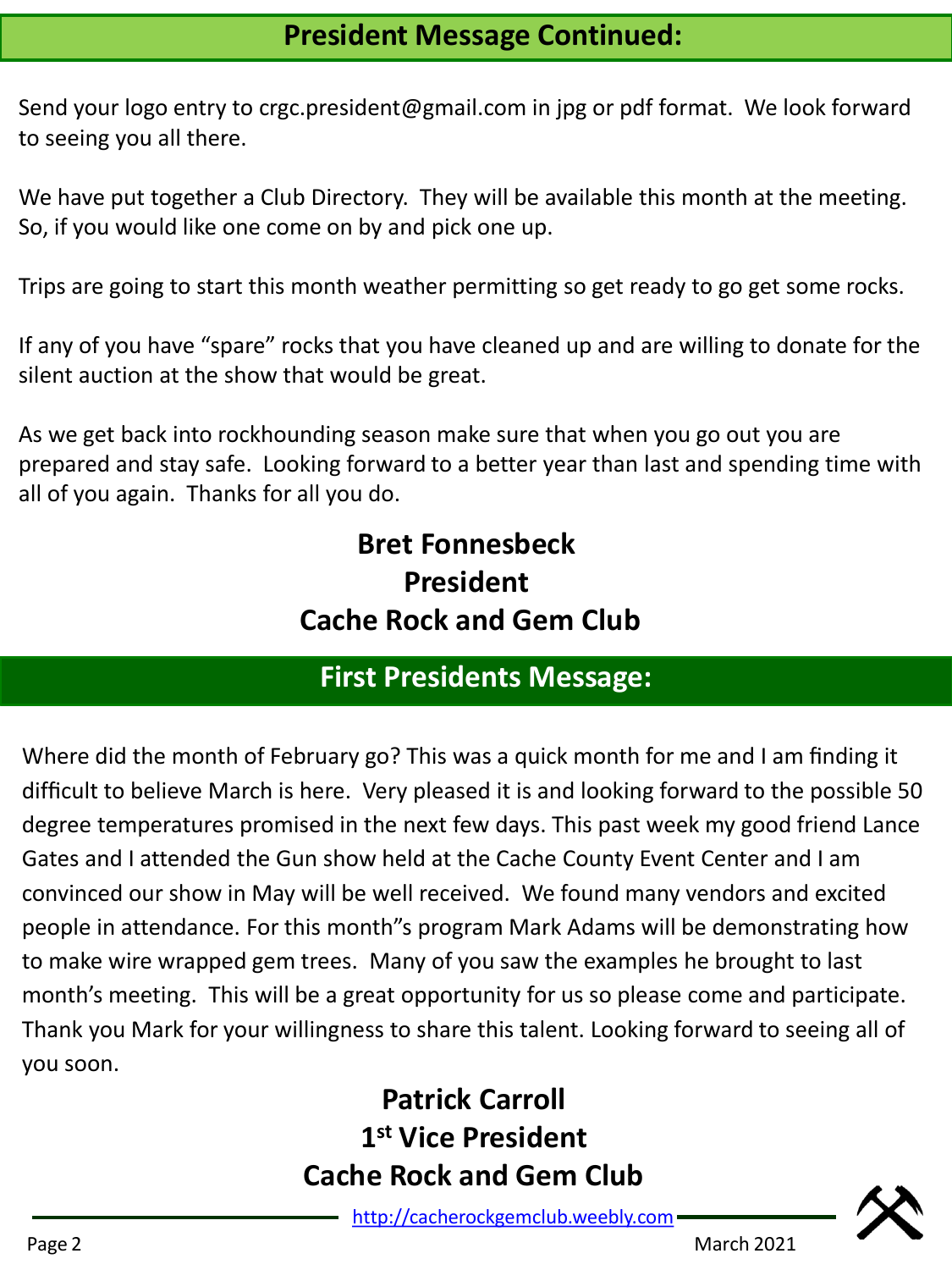# **2nd VP/Trip Manager Message**

Hey everybody, get your rock hammers, buckets, packs, hiking shoes, gloves, water bottles and snacks ready to go we have just a couple of weeks until the first trip of the year, weather permitting we will be going out to wendover the 27th, we have found a new spot with plume agate and our other favorite spots for more rock. So pray for dry weather the week before so we can get in without having to go axle deep, any questions can be answered at this month's meeting.

> **Dave Nielson 2 nd Vice President Trip Manager Cache Rock and Gem Club**

## **2021 Cache Rock & Gem Club Trips**

**March 27th Wendover and possibly Utah blue sky April 10th Randolph shells/crystals April 23-25th Salina wonderstone, alabaster, salt May 7th Dubois May 29th Grouse creek/ Devils playground June 12th Eureka June 25-26th Kerry, Idaho July 16-18th Graveyard Point area August 14th Bitch creek August 27-28th Milford area September 10-11th Yellowcat September 24-26th McDermott October 15-16 Topaz/Dugway**

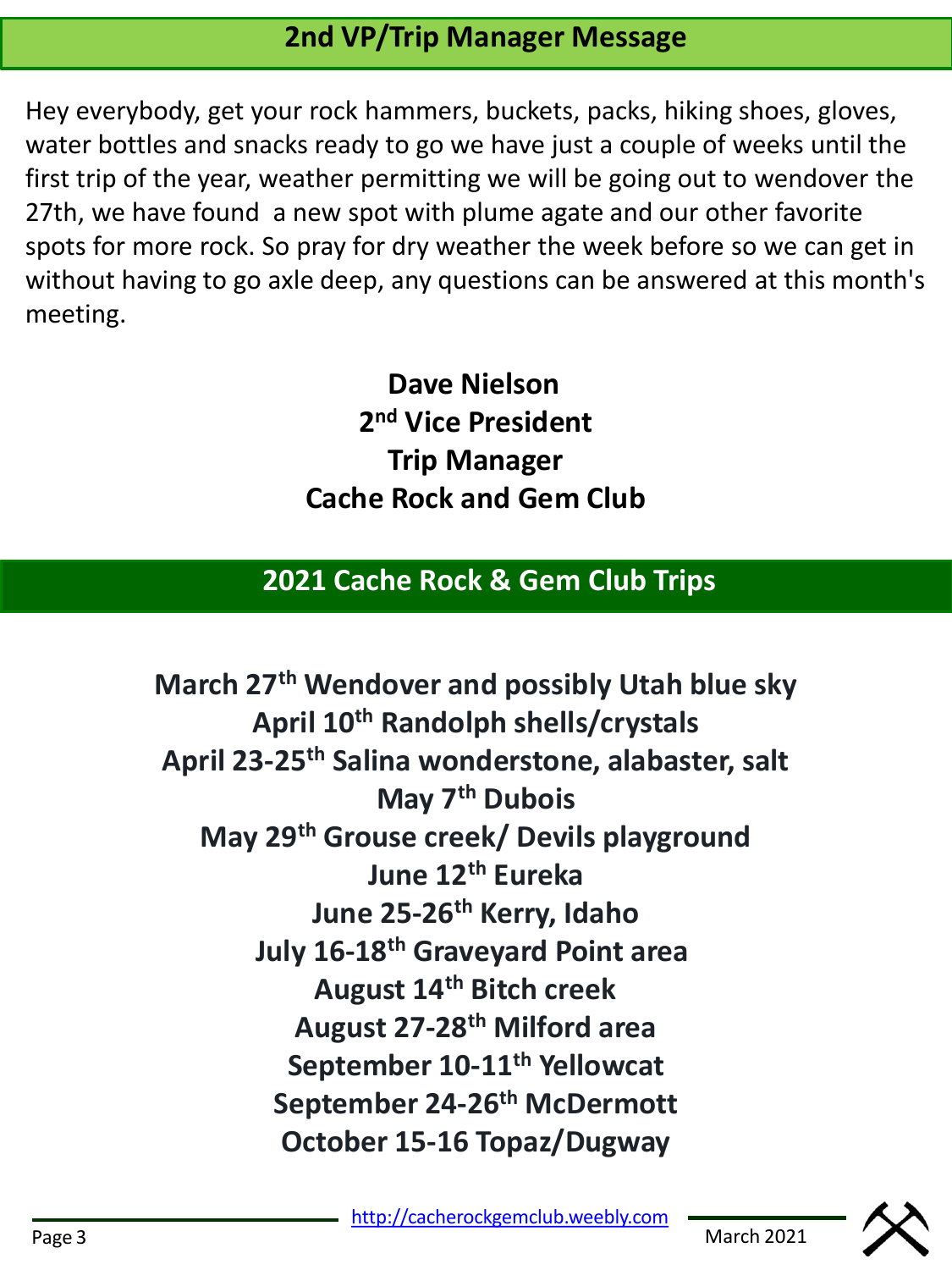# **Chairman of the Board Message**

We are finally into March and heading for our show in May. It is only 2 months away and we still need to have help with the show. If you feel that you can be avle to help us in May, get with one of the officers or let me know so we can get you assigned a position at the show. We are still pushing for the show and it will be May 20, 21 and 22 with setup on the 19th of May. The places that we are going to need help is the setup of tables and taking them down, security and helping in various area while the show is going on. Please get back with us and let us know as soon as possible when and what times you would like to help us there. Watch the newsletter and it will give you up to date information of what is going one in the club. I hope that I can soon start coming back to club meeting, but with this crisis going on, I am restricted to go to large group meetings for right now. I am going to try and get out for rock hounding and hope to see all of you there.

> **Gary Warren. Rock Show Director Chairman of the Board Cache Rock and Gem Club**

# **Show Committee Corner**

### **Want AD**

**NEEDED: A few GOOD ROCKS, no leaverites or dog rocks. Rocks, slabs, cabs, specimens, you name it. They will be used for the silent auction sale to support our club. We currently have LOTS of rocks but need a few quality pieces. Dig deep into your buckets, boxes, hidden corners and shelves, and find those rocks you forgot you had, please just remember if you would not buy it, we probably cannot sell it. PLEASE clean and label (rock name and/or location) your donations. We can use an estimated value of the items also. Remember PRETTY sells, and supports our club ALSO NEEDED: Raffle prizes, our members create some fantastic rock and gem related items. We can always use your creations for raffle prizes. Giving of your time to create, has much more value than the items.**

**For more info contact: Arno, 208-360-1067, if no answer, please leave a voice or text message.** 

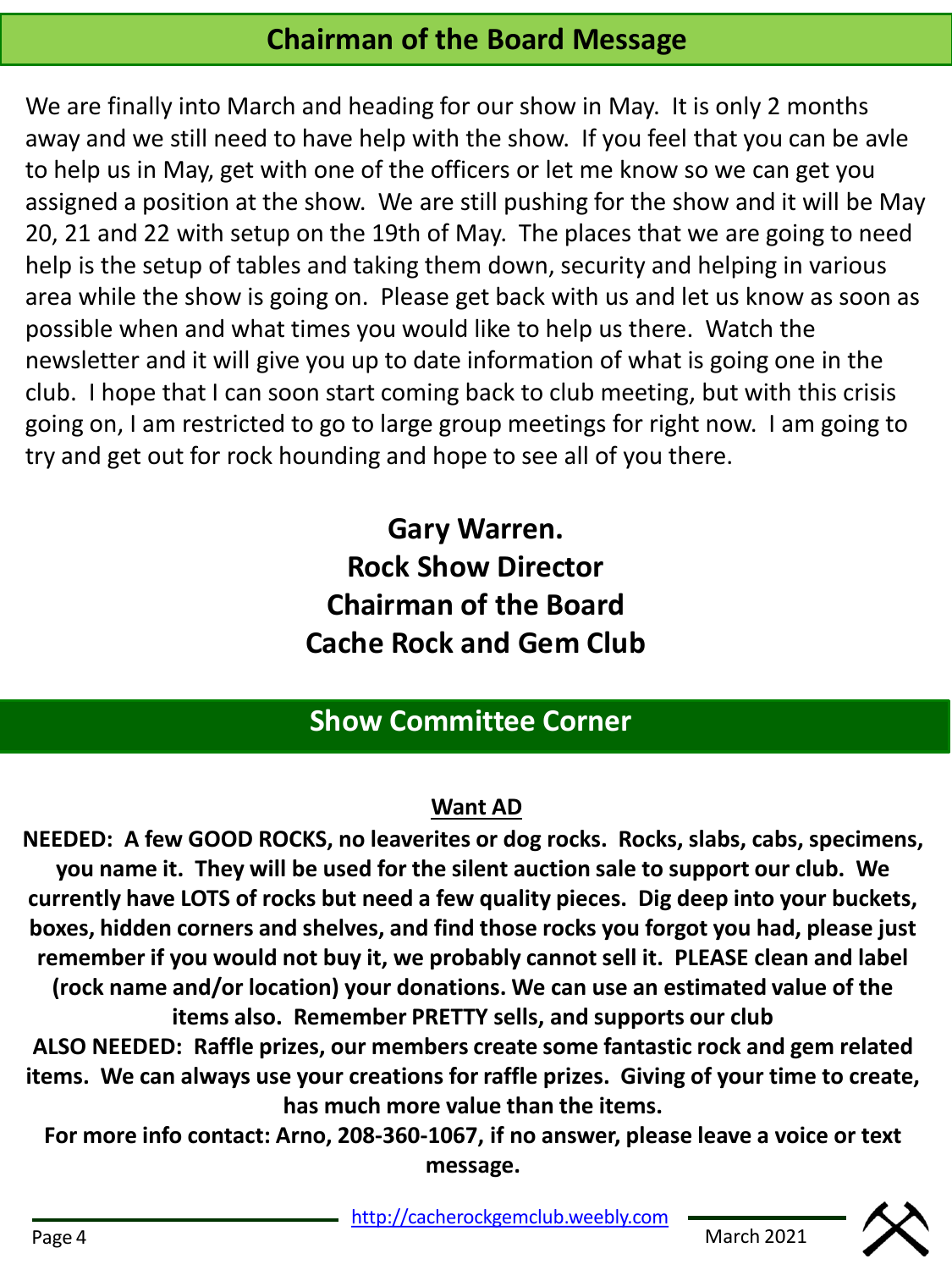# **It's time to show off!**

# **Rock Displays are where it's at!!!**

Imagine 1000's of awe struck patrons praising your name.Imagine making your friends green with envy. Imagine your adversaries with soul reaching jealousy. Yes this is your chance to go down in the annals of the Rock Display Hall of Fame.

What is a display case? A box approximately 2 feet by 2 feet by 4 feet with a window. Box locked by a padlock.

Data:

First come First served - Limited number of cases available.

Last day to reserve a display case - April 8

Setup date - May 19 Take down date - May 22

We will show you how to set up your case Training April Meeting - April 8

Don't have enough rocks to fill a case - join your friends for a group effort.

More information coming in March.

Want, Need, just have to Have a display case, then reserve your case today contact Gary Allred by email. karagary84@gmail.com.

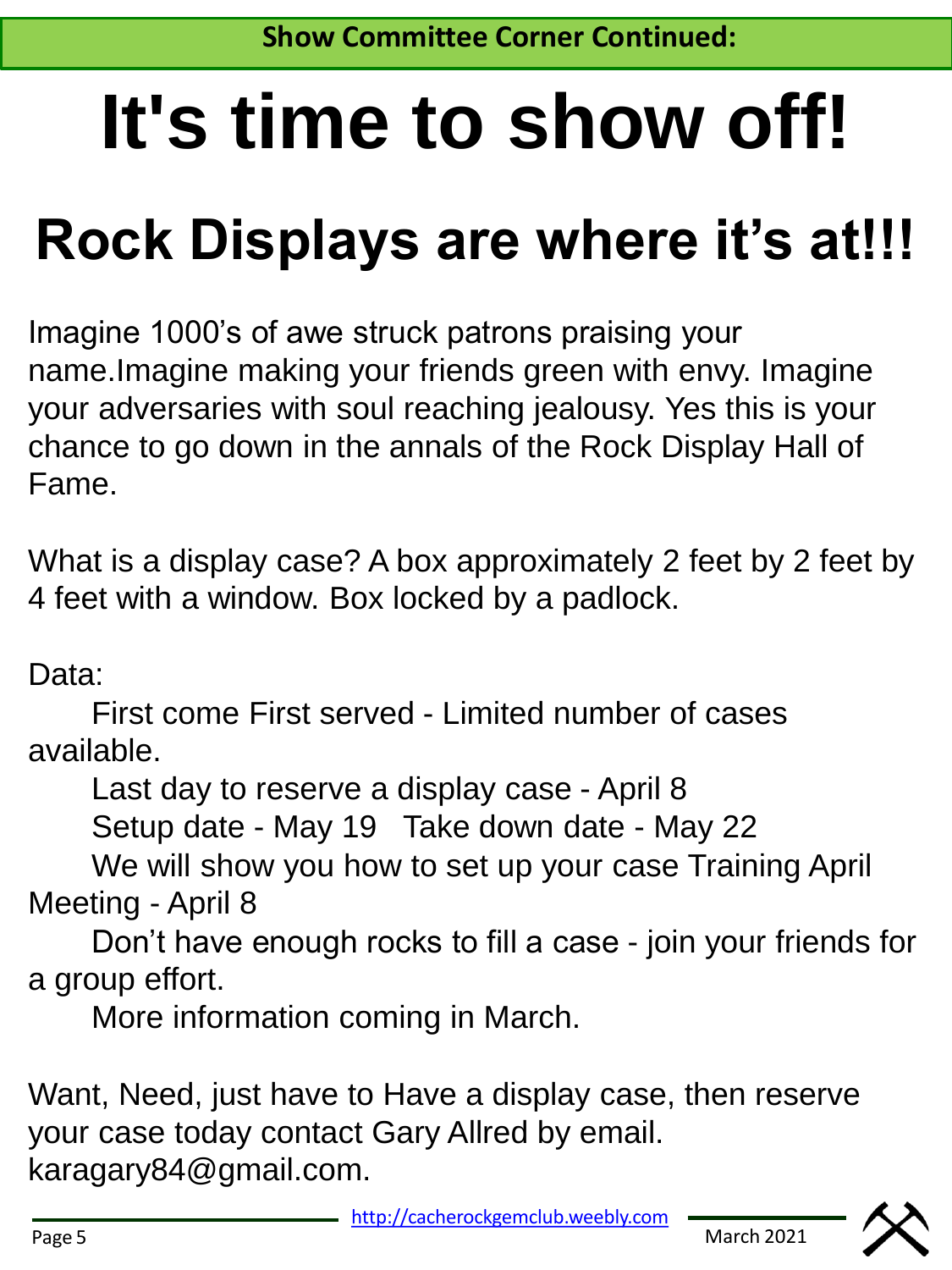# **HELP WANTED**

In search of a few CRGC members to become dynamic sales persons, for our silent auction. No experience necessary just a willingness to sell LOTS of rocks at our ROCK SHOW on May 20, 21, and 22.

# **Benefits**

You get to see LOTS of rocks, SMILES on the faces of successful bidders, a warm feeling of helping our GREAT club provide information and education of rocks, minerals, and lapidary.

# **Contact**

To join this squad of select, super sellers contact Arno, 208-360-1067, if no answer, please leave a voice or text message.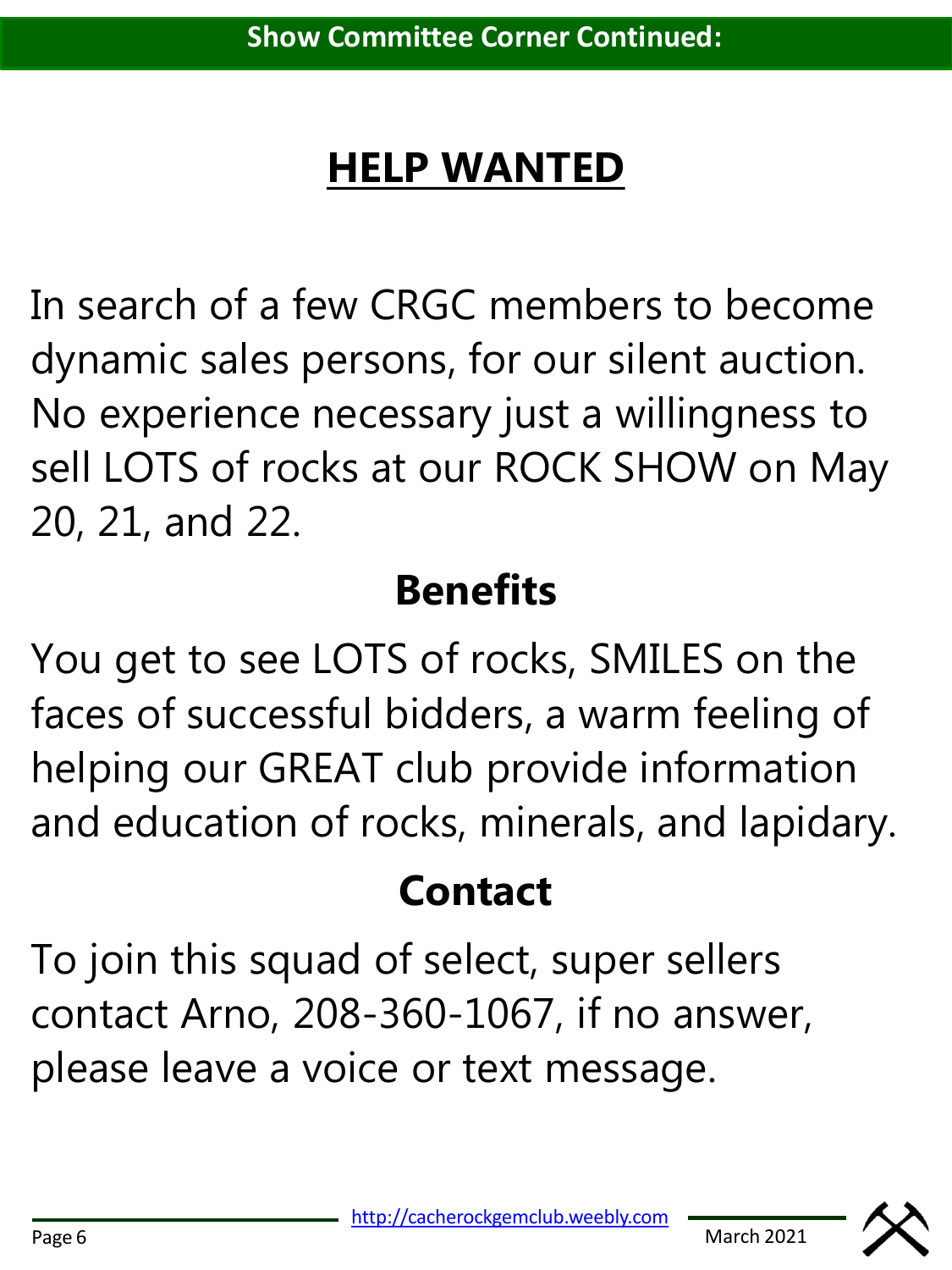Here we are in a new month and the **club rock show** is approaching fast. The show committee had a meeting on Friday February  $26<sup>th</sup>$  to follow up on assignments and bring up any concerns.

Our show chairmen are going to need a lot of support from club members, by volunteering to help at the various stations to make this a successful show. There are many different places to help, the front table area needs people to greet and direct the attendees, the raffle and silent auction area will need people to handle tickets and sell club t-shirts, the kid's club area will need people to man the different activities, the display case area will need support to assemble and take down the display cases. There will be an opportunity for everyone. Any time you can give is a great support. It doesn't have to be all day, every day, many hands, make light work. Check with the chairman of the area you would be willing to work in and check the schedule they are working for.

We have a great group of vendors and those giving demonstrations.

There will be changes to the Kid's club area due to Covid-19, as we are working to physically distance and still maintain the interest and fun in that area.

We are also encouraging members to display their treasures in a display case. If you are interested, please feel free to contact Gary Allred or Larry Christophersen to arrange for a case.

The club will be providing a silent auction, raffle and t-shirt sales.

There will also be demonstrators in various fields of rock related hobbies.

Mark the dates on your calendar, May  $19<sup>th</sup>$  set up, show days May  $20<sup>th</sup>$  thru May  $22<sup>nd</sup>$ (Tear down will start at 6:00pm on the 22nd)

And again, please work to arrange some time to help with the show. It is a great time for interaction and to share our hobby.

> **Larry Christophersen Annual Show Manager Cache Rock and Gem Club**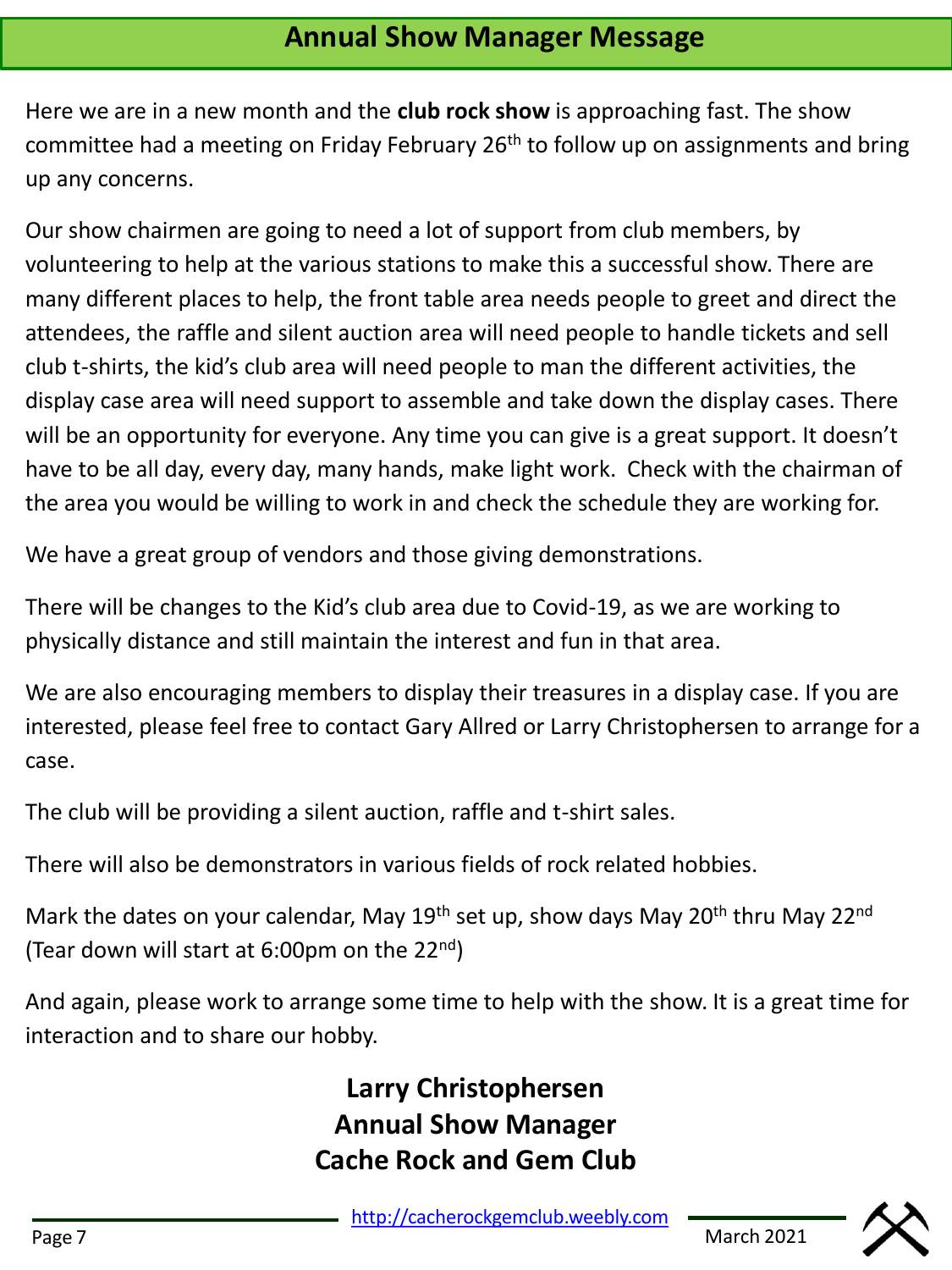#### **MARCH BIRTHSTONE**



Aquamarine is the name used for gem-quality specimens of the [mineral](https://geology.com/minerals/) [beryl](https://geology.com/minerals/beryl.shtml) within a color range of greenish blue to blue. The name is used regardless of a stone's tone or saturation. So, aquamarines can range from a very light, almost imperceptible color to stones with a rich vibrant color. Most aquamarine has a very light color, which can be almost unnoticeable in very small stones. Stones with a rich blue color are the most popular. They are also the rarest and most valuable. The name aquamarine is derived from a combination of two Latin words: *aqua*, meaning water, and *marina*, meaning the sea - the color of the sea.

Aquamarine is best known as a highly transparent blue stone. Unlike [emerald](https://geology.com/gemstones/emerald/), the deep green variety of beryl, high-clarity, fracturefree aquamarine is abundant and more affordable. High-clarity, fracture-free stones are also more attractive and less likely to be damaged during wear. Did you know that nice pieces of translucent aquamarine are also used in jewelry? Translucent aquamarine is often cut into beads and sometimes cut as [cabochons](https://geology.com/cabochons/). Necklaces strung with beads of pastel blue aquamarine and pastel pink [morganite](https://geology.com/gemstones/morganite/) (both color-varieties of the mineral beryl) make a beautiful combination.



#### **Courtesy Geology.com**

# Junior Members

Rocks and Minerals Word Search

Instructions: Try to find all of the hidden rock and mineral words in the word search puzzle below.

(Words can be spelled forwards, backwards, diagonally, up, or down.)

CGLUMZHQXLDVULCANITERJARA J C R E A H Q G P R F G E Q E B P S R W S L N C J LOAALHUGEMALRITGEYALEKQCG Z K M I A B S N N T B Y H Y A A G P E X N V P P W O D E U C O X M S R Q X F S G X E B A Q O R I W H MTUHHICYAVGBAKALINEBCSYMS SIDOIIHMOMDNYNYSDTSQSAFFM F U X A T T V J E S D A N V J R I I P F A P W X A WEUVEMEJQSVVVWILDREUUPEAG RTFMQTXTTEYBYTAIRQDAMHCYN WIAGIXAOQTOYEHAEZDZDHIXGE COGKCONLNOUZMNDIONYAFRCFT AYAJQEIZLDJWPOBGXOPINEVEI TNPUNFQZUIMBIKLJEMSHEJHJT URJZXEBFJPQVTGPS | ASORTXDE S S R R Y P D U A E F C E V T D J I Z O M K C Q N BRFDMVVBVCLOCILCDDSABIMLA N J P D J R W Z Y K S F D B E D V Q D K J N D X M

| Word List          |                  |                  |  |  |
|--------------------|------------------|------------------|--|--|
| AGATE              | <b>HALITE</b>    | <b>PUMICE</b>    |  |  |
| <b>ALEXANDRITE</b> | <b>MAGNETITE</b> | <b>SANDSTONE</b> |  |  |
| AMETHYST           | <b>MALACHITE</b> | <b>SAPPHIRE</b>  |  |  |
| <b>DIAMOND</b>     | <b>MARBLE</b>    | <b>UNAKITE</b>   |  |  |
| <b>EPIDOTE</b>     | <b>OBSIDIAN</b>  | <b>VULCANITE</b> |  |  |



© www.BigActivities.com



[http://cacherockgemclub.weebly.com](http://cacherockgemclub.weebly.com/)



March 2021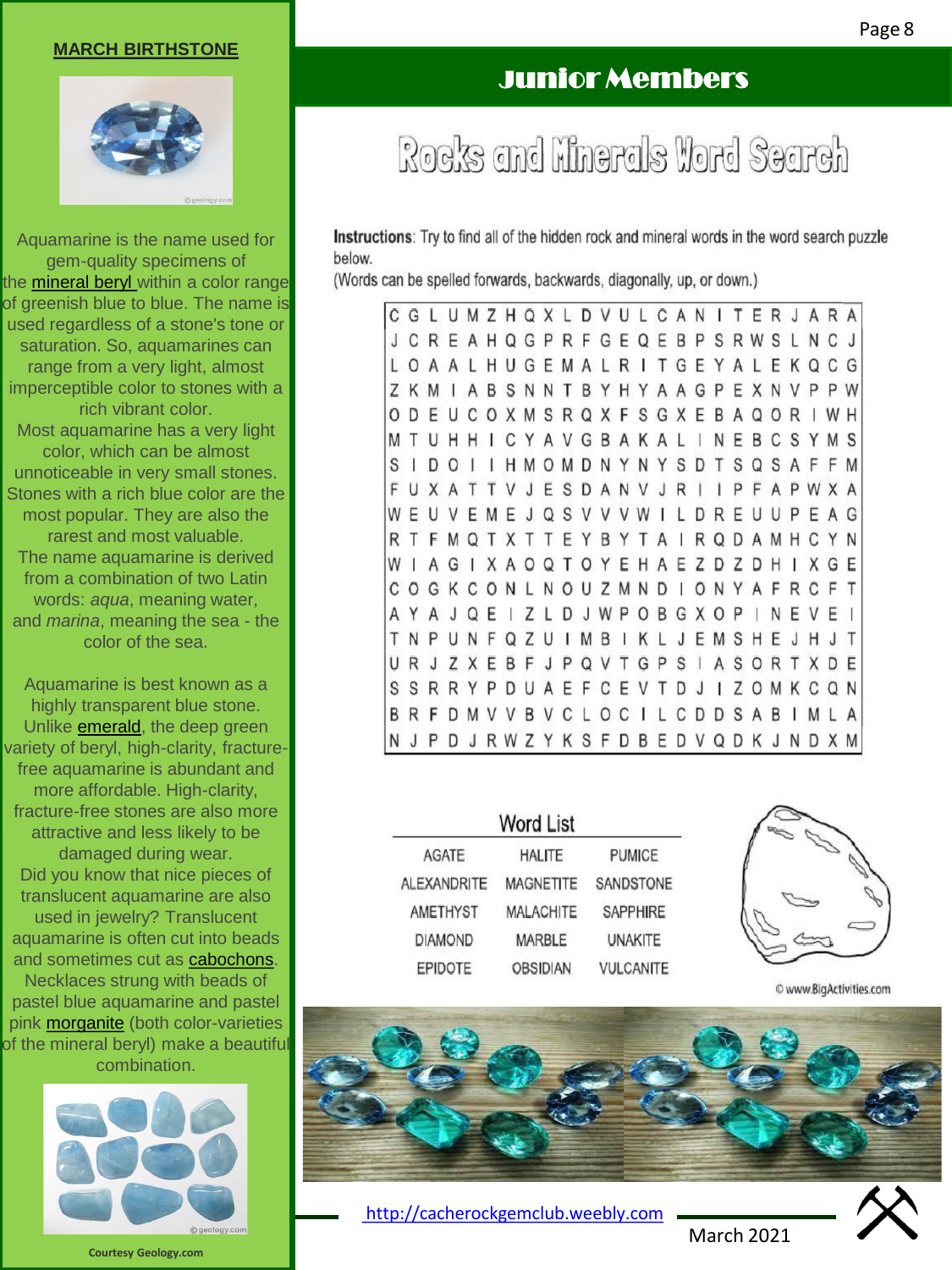## **CR&GC Members Rock Shed \*Open With Restrictions See Below\***

#### **Shed Crew:**

| Larry Christopherson 435-723-6476 |              |
|-----------------------------------|--------------|
| <b>Bret Fonnesbeck</b>            | 435-757-4927 |
| Gary Warren                       | 435-720-1775 |

**Slab saw cost 0.20 per inch ofrough**

Only trained shed crew are authorized to set up and run the saws.

Cost is ; Wheels Adults \$2.00 Jr. members \$1.00

400 West 60 South Hyrum, UT



## **Rock Buckets**

The club has 3 gallon buckets of rough rock for sale. The rough is a varied collection from club trips and includes petrified wood, palm, agate, etc. The cost is \$10.00 to club members. If interested contact one of the club officers.



\*Three people in the shed to maintain space & social distancing.

\*The shed is open on Wednesday Evenings 5-8pm Saturday Mornings 9am-1pm

\*By appointment only! \*Please contact Larry Christophersen @ (435)723- 6476. You may text, but start the text out with CRGC. If Larry does not answer please leave a voicemail and he will get back with you. You can also email Larry at larry-0021@comcast.net

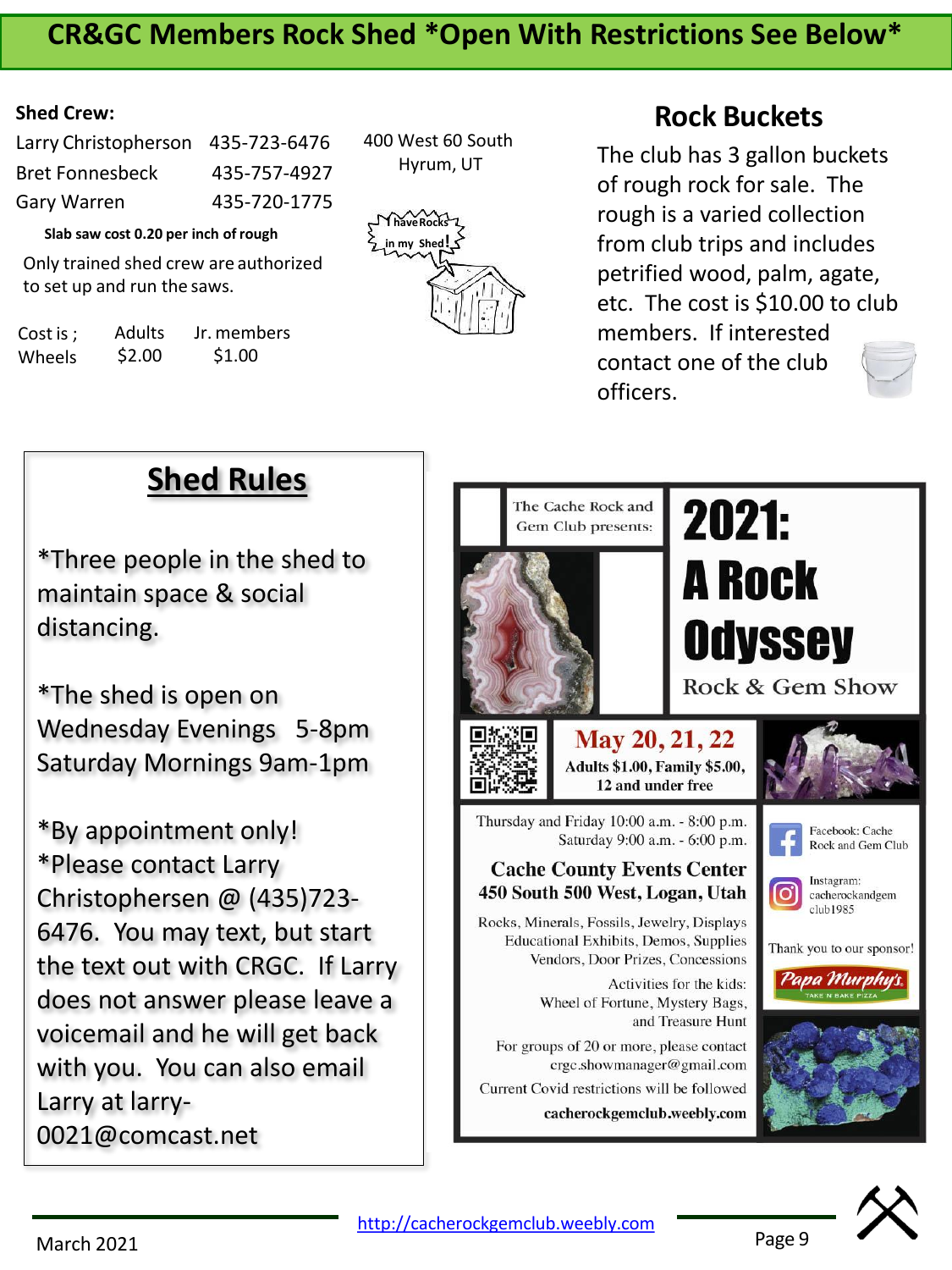### **Club Member Advertisements & Upcoming Show Information**



North Star Turquoise Clint & Louisa https://www.facebook.c [om/groups/1483965771](https://www.facebook.com/groups/1483965771911841/) 911841/ [www.nsturquoise.com](http://www.nsturquoise.com/) 802-782-7330

Dee Findlay [dafind\\_55@yahoo.com](mailto:dafind_55@yahoo.com) 307 350-5386

Vbenterrprize [vanbrown722@gmail.com](mailto:vanbrown722@gmail.com)

# Richard Kocurek [www.brightstargemstones.com](http://www.brightstargemstones.com/) Bright Star Gemstones 970.349.9327

### **Bob & Maria Stewart**

(435)258-0025 (435)764-5741 Please call for an appointment. [bobhstewart@q.com](mailto:bobhstewart@q.com) [mexicanroseagates@gmail.com](mailto:mexicanroseagates@gmail.com)

We have been assembling a large collection of silicates, mainly agate, jasper and quartz from Mexico for over 10 years. We are now offering our collection for sale online and at various rock and gem shows. Our mission is to find, collect and sell the finest agate, jasper, geodes and other forms of chalcedony, mainly from family-owned property in Mexico, to offer to you at affordable prices.

### **Craig's Wire Wrappings**

Professional quality jewelry wire wrapping. Cabs (all shapes-mineral or fossil), sea glass or tumbled glass, crystals, coins, etc. Tree of Life-open or on stone, necklaces, rings. Gold, rose gold, sterling silver, copper, brass wire. Club member discount. See examples on FB@ Craig's Wire Wrappings. 435-730- 5556.